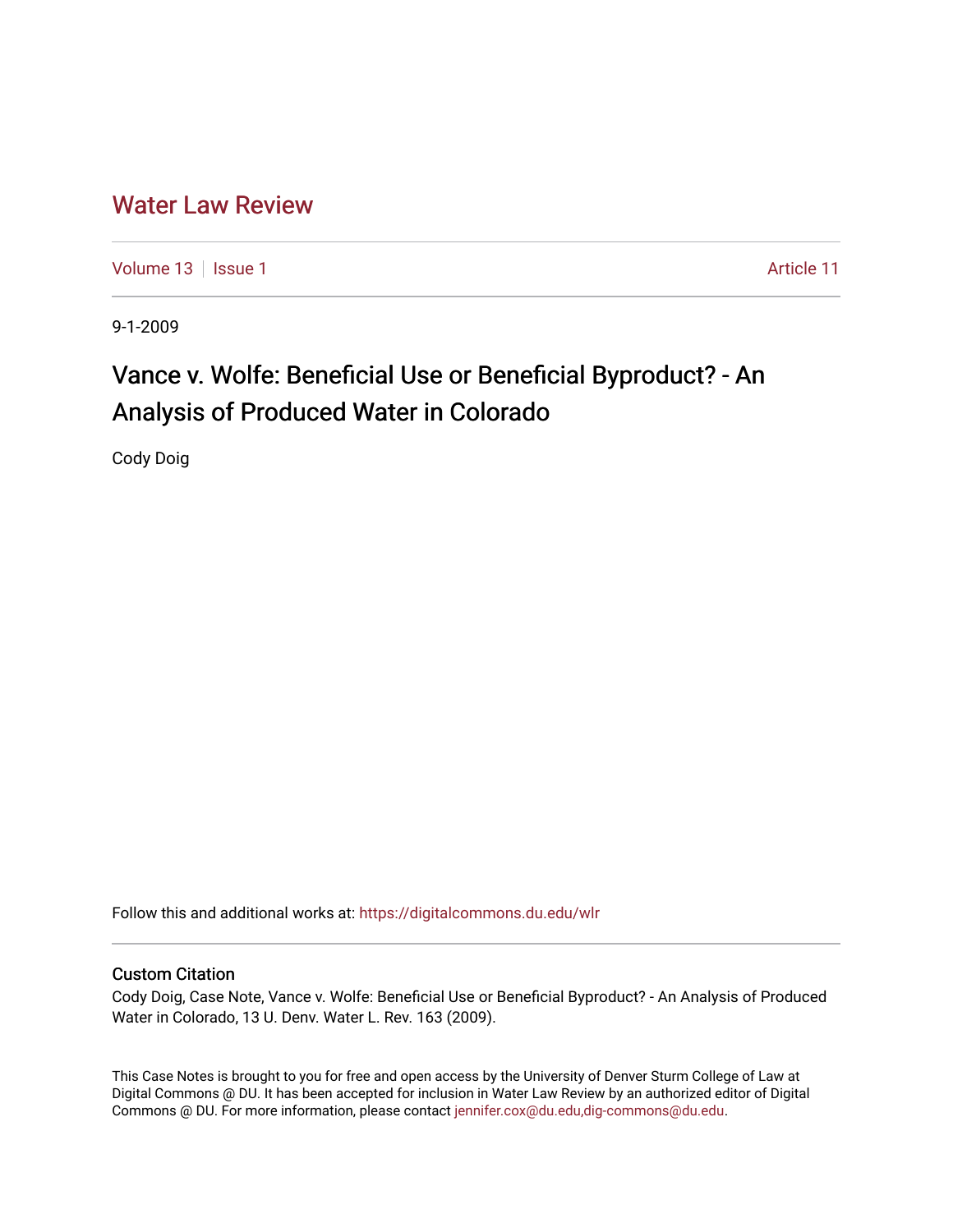# *VANCE V. WOLFE:* **"BENEFICIAL USE" OR "BENEFICIAL BYPRODUCT?" - AN ANALYSIS OF PRODUCED WATER IN COLORADO**

| C. Implications: Colorado Water Law Post-Vance 173 |                                                     |
|----------------------------------------------------|-----------------------------------------------------|
|                                                    |                                                     |
|                                                    | B. Regulatory Authority Over CBM Produced Water 168 |

# I. INTRODUCTION

The enduring legacy of the seventeen states west of the 100th meridian is their need for water.<sup>1</sup> Cyclical water shortage,<sup>2</sup> intense competition between water users, and fragmented water allocation policies<sup>3</sup> demand a flexible and adaptive water management system.<sup>4</sup> In **1969,** the Colorado General Assembly made just such an observation: "the future welfare of the state depends upon a sound and flexible integrated use of all waters of the state....."<sup>5</sup> Perhaps the most fundamental mechanism that provides flexibility to the Colorado system is the continuously evolving and notoriously amorphous concept of

5. COLO. REV. **STAT. §** 37-92-102(2) (2008).

**<sup>1.</sup>** DONALD J. PISANI, To RECLAIM **A** DIVIDED WEST: WATER, LAW, AND **PUBLIC** POLICY 1848- **1902,** ix (1992).

<sup>2.</sup> JUSTICE GREGORY J. HOBBS, THE **PUBLIC'S** WATER RESOURCE: ARTICLES ON WATER LAW, HISTORY, **AND** CULTURE, 24 (2007).

<sup>3.</sup> PISANI, supra note **1,** at xvi.

<sup>4.</sup> Dave Owen, *Law, Environmental Dynamism, Reliability: The Rise and Fall of CALFED,* **37** ENVTL. L. 1145, 1214 (2007) ("Whether the resource is water, energy, fisheries, forests, clean air, coastal wetlands, or something else, we are inescapably in a world where management schemes must address dynamism and scarcity, no matter how difficult that task may be.").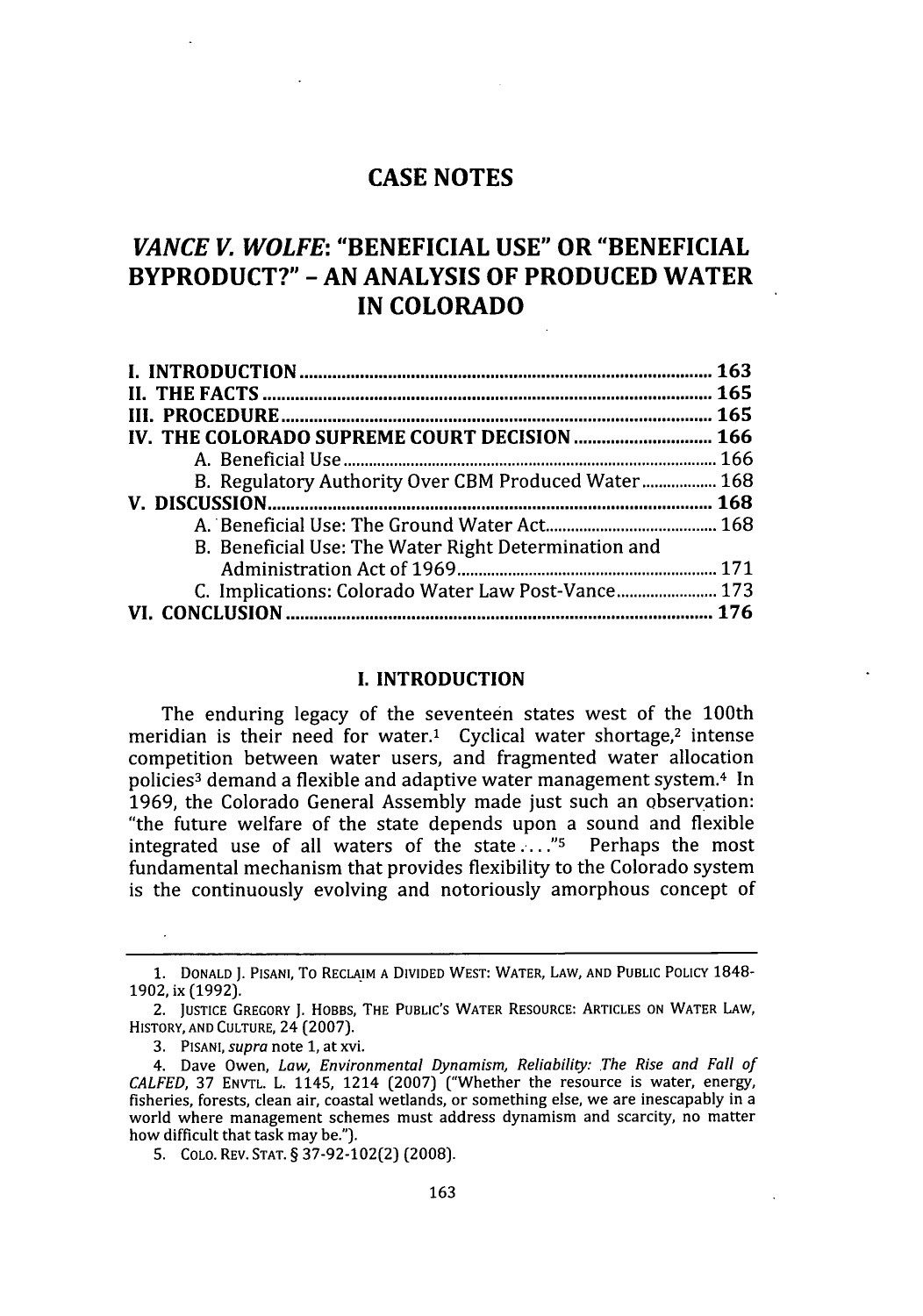"beneficial use."<sup>6</sup>

In Colorado, "[n]o principle in connection with the law of water rights **...** is more firmly established than that the application of water to beneficial use is essential to a completed appropriation."7 However, the Colorado Constitution and General Assembly have failed to define "beneficial use" as a limiting term. $8$  Instead, the list of beneficial uses depends almost entirely on the circumstances of the particular case<sup>9</sup> and grows with every court decree.<sup>10</sup> After more than a century of Colorado Supreme Court decisions, the term now includes hydropower,1 mine reclamation,<sup>12</sup> dust abatement,<sup>13</sup> augmentation,<sup>14</sup> recreational water features,<sup>15</sup> fisheries,<sup>16</sup> as well as the more traditional uses including irrigation, stock watering, and municipal consumption. $17$ In April 2009, the Colorado Supreme Court may have stretched the definition of "beneficial use" to its absolute limit when it issued a decision regarding coalbed methane development in *Vance v. Wolfe.18* Indeed, the *Vance* court may have erased the distinction between "beneficial use" and "beneficial byproduct" under both the Ground Water Management Act (the "Ground Water Act") and the Water Right Determination and Administration Act of 1969 (the "1969 Act").

Coalbed methane ("CBM") gas is a "natural gas that is associated with, and sourced by, coal."<sup>19</sup> CBM gas is trapped in the porous crystal surface of the coal by the hydrostatic pressure created by surrounding ground water.<sup>20</sup> In order to release the CBM gas, CBM producers must first reduce the hydrostatic pressure by dewatering the coal seams.21 As such, extracting CBM gas necessarily entails removing the ground water that holds CBM gas in place.<sup>22</sup> It is precisely this inextricably connected

7. Denver v. Sheriff, **96** P.2d **836,** 839 (Colo. 1939).

8. **COLO.** CONST. art. XVI, §§ **5-6;** Colo. Rev. Stat. § 37-92-103(4).

9. *Sheriff,* **96** P.2d at 842.

**10.** HOBBS, *supra* note 2 at 331.

**11.** Larimer & Weld Reservoir Co. v. Ft. Collins Milling & Elevator Co., 152 P.2d **1160** (Colo. **1915).**

12. Three Bells Ranch Assoc. v. Cache La Poudre Water Users Ass'n., **758** P.2d 164 (Colo. 1988).

13. State v. Southwestern Colo. Water Conservation Dist., **671** P.2d 1294, 1322 (Colo.1983) (overturned on other grounds).

14. Cache Law Poudre Water Users Ass'n v. Glacier View Meadows, **550** P.2d **288** (Colo. 1976).

**15.** Thorton v. Fort Collins, **830** P.2d **915** (Colo. 1992)

**16.** May v. United States, **756** P.2d **362** (Colo. 1988)

**17.** HOBBS supra note 2 at **70.**

**18.** Vance v. Wolfe, **205** P.3d **1165** (Colo. 2009).

**19.** National Assessment of Oil and Gas Fact Sheet: Coal-Bed Gas Resources of the Rocky Mountain Region, *available at* http://pubs.usgs.gov/fs/fs-158-02/fs-158-02.html.

20. DICK WOLFE & **GLEN** GRAHAM, WATER RIGHTS **AND** BENEFICIAL **USE** OF **COAL** BED **METHANE** Produced Water In Colorado, 3 (2002) http://water.state.co.us/pubs/Rule-reg/coalbedmethane.pdf.

**21.** *Id.*

22. Thomas F. Darrin, *Waste or Wasted?* - *Rethinking the regulation of Coalbed*

**<sup>6.</sup>** JAMES N. CORBRIDGE JR. & TERESA A RICE, VRANESH'S COLORADO WATER LAW, 43 (Rev. ed. 1999).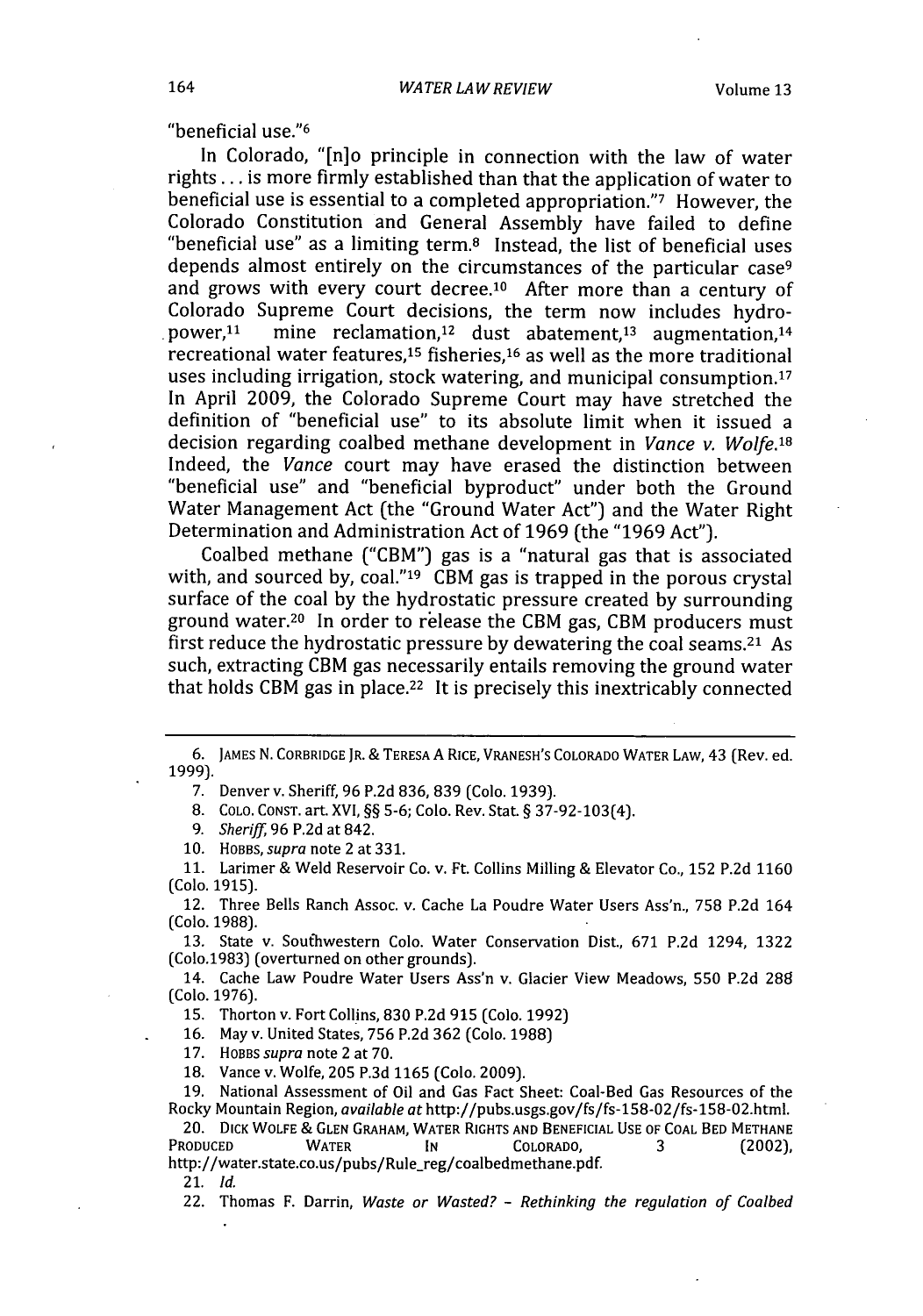relationship that created the legal issue addressed in *Vance v. Wolfe:* does the withdrawal of ground water during the CBM process constitute a "beneficial use" giving rise to an appropriative water right subject to the administration of both the State and Division Engineer? The Colorado Supreme Court unequivocally answered in the affirmative.

# *II.* **THE FACTS**

William **S.** Vance, Elizabeth **S.** Vance, James G. Fitzgerald, and Theresa Fitzgerald (collectively, the "Ranchers") appropriated water rights in both the Piedra River and the Pine River. Defendant-Intervenor, BP American Production Company ("BP"), conducted a CBM operation in the vicinity of the Vance and Fitzgerald Ranch.23 As part of the CBM operation, BP produced ground water that BP later re-injected into deeper ground water formations. 24 Relying heavily on a depletion study completed **by** the State and Division Engineers (the "Engineers") in **2006,** 25 the Ranchers believed their senior rights in the Pine and Piedra Rivers were materially injured **by** BP's out of priority diversion of nearly 155 acre feet of tributary ground water.<sup>26</sup>

The Ranchers first tried to persuade the Engineers to require BP to obtain well permits or an augmentation plan.27 Following the Engineer's rejection, the Ranchers sought a declaration from the District Court, Water Division 7 (the "Water Court"), that water withdrawn during the CBM production process constitutes a "beneficial use" and is therefore subject to the administration and regulation of the Engineers.<sup>28</sup>

#### **III. PROCEDURE**

The Ranchers sought a declaratory judgment from the Water Court ruling that the water used in CBM production materially injured their

**25.** *See* S.S. PAPADOPULOS & ASSOCIATES, INC., COALBED METHANE STREAM DEPLETION ASSESSMENT STUDY **-** NORTHERN **SAN** JUAN BASIN, COLORADO, *available* at http://water.state.co.us/pubs/pdf/CMSDA-Study.pdf.

**26.** Answer Brief of Appellee at **5,** Vance v. Wolfe, **205 P.3d 1165,** No. **07SA293** (Colo. **2009);** *see also* PAPADOPULOS *supra* note **25** at **ES-2.**

**27.** Brief for the Appellee *supra* note **26** at **5.**

28. *See* Water Court Order: Motions For Summary Judgment, **2005CW063, 1.**

*Methane Byproduct Water in the Rocky Mountains: A Comparative Analysis of Approaches to Coalbed Methane Produced Water Quantity Legal Issues in Utah, New Mexico, Colorado, Montana and Wyoming,* **17 J.** ENVTL. L. & **LITIG. 281,283** (2002).

<sup>23.</sup> Memorandum from Kate Meyer, Office of Legislative Legal Services, Colorado General Assembly, on *Vance v. Simpson*, 2 (June 18, 2008). Assembly, on *Vance v. Simpson*, 2 (June 18, 2008), http://www.state.co.us/gov dir/leg-dir/lcsstaff/2008/comsched/O8WaterResourcesVa nceSimpson.pdf.

<sup>24.</sup> *Id.;* BP owns nearly 30% of the total CBM production in the San Juan Basin and operates 1,300 CBM wells producing more than 900 million cubic feet of CBM gas per day. BP plans to increase its share of CBM recovery from the San Juan Basin by approximately 1.9 trillion cubic feet net in the next 13 years. *See* BP American Production Company Coal Bed Methane Home Page, *available at* www.bp.com (follow "About BP" hyperlink; then follow *"BP* and technology" hyperlink; then follow "Meeting energy demand, efficiently"; finally follow "Coal bed methane" hyperlink) (last visited Dec. 28, 2009).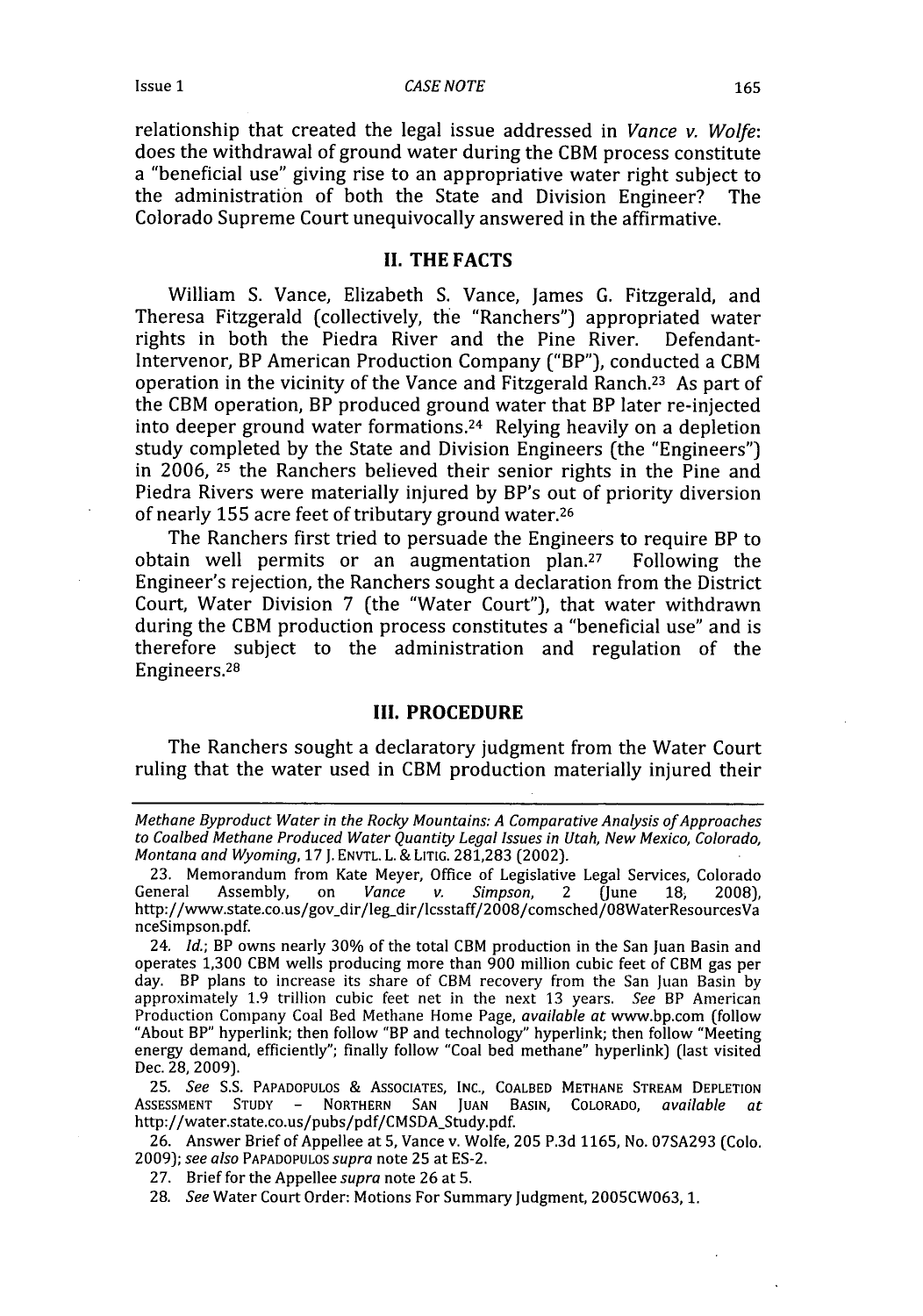#### *WATER LAW REVIEW*

water rights.<sup>29</sup> The Ranchers claimed that the Engineers must permit CBM wells as ground water wells under the Ground Water Act because CBM produced water is a "beneficial use."30 The Water Court granted summary judgment in the Ranchers' favor because it found CBM wells to be "wells" under the Ground Water Act and similarly, an "appropriation" under the 1969 Act.<sup>31</sup> Specifically, the Water Court found that "the removal of water.., is not incidental" but "occurs as the result of the active and intentional pumping of water to accomplish the intended purpose."32 Thus, according to the Water Court, CBM produced water is a "beneficial use" and requires a well permit for tributary water, and where necessary to prevent injury, an augmentation plan. The where necessary to prevent injury, an augmentation plan. Engineers appealed.

#### IV. **THE COLORADO SUPREME COURT DECISION**

## **A. BENEFICIAL USE**

As noted above, the Colorado Supreme Court addressed the central issue of whether "CBM production obtains water for a 'beneficial use,' such that it requires a well permit under the Ground Water Act in connection with an appropriation under the [Water Right connection with an appropriation under the [Water Right Determination and Administration Act of 1969]."33 If CBM produced water is a "beneficial use," the producer in this case, BP, would have to comply with the Ground Water Act by obtaining a well permit and in some instances, creating an augmentation plan.<sup>34</sup> Conceptually, a CBM well would also be a water well if the water produced in connection with the production of CBM gas is a "beneficial use."<sup>35</sup>

The *Vance* court began by briefly restating the definition of a "well" under the Ground Water Act.36 The court noted that a "well" is "any structure or device used for the purpose or with the effect of obtaining ground water for a *beneficial use* from an aquifer," and then turned their attention to the primary issue of whether CBM production acquires water for a "beneficial use."<sup>37</sup> Quoting from the 1969 Act, the court defined "beneficial use" as "that amount of water that is reasonable and appropriate under reasonably efficient practices to accomplish without waste the purpose for which the appropriation is lawfully made."38 The court then implicitly reduced the 1969 definition of "beneficial use" to two elements: (1) the use of a reasonable amount of water, and (2) to

32. *Id.*

<sup>29.</sup> *Id.*

<sup>30.</sup> *Id* at 14.

<sup>31.</sup> *Id* at 16.

<sup>33.</sup> Vance v. Wolfe, 205 P.3d **1165,** 1169 (Colo. 2009).

<sup>34.</sup> COLO. REV. STAT. § 37-90-137(7).

<sup>35.</sup> Darrin, *supra* note 22, at **17.**

<sup>36.</sup> *Vance,* 205 P.3d at 1168-69.

<sup>37.</sup> *Id.* (quoting COLO. REV. STAT. § 37-90-103(21)(a)) (emphasis in original).

<sup>38.</sup> *Id;* COLO. REV. STAT. § 37-92-103(4).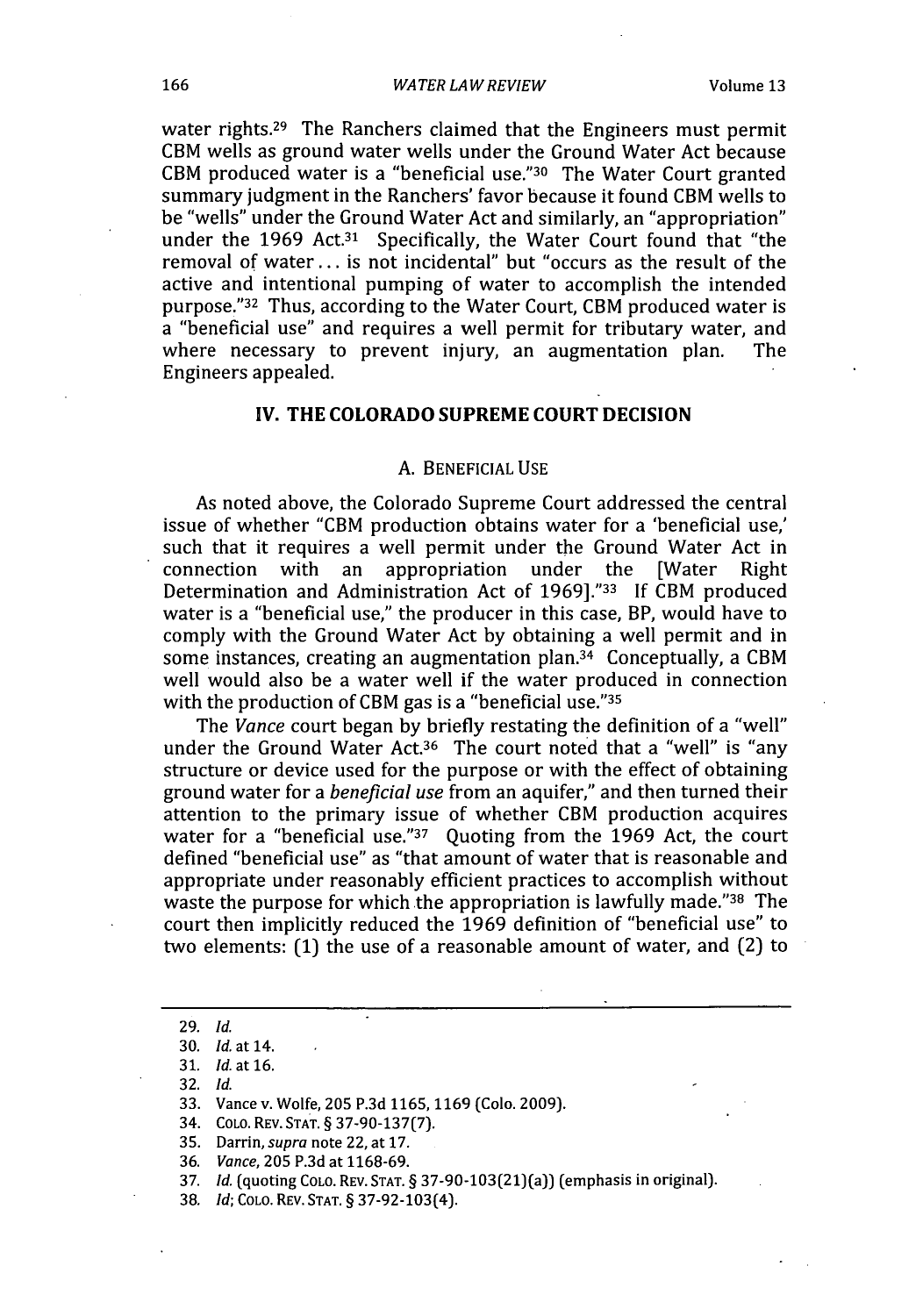accomplish a certain purpose.<sup>39</sup> Under this bifurcated reading, the court concluded that the "CBM process 'uses' water - by extracting it from the ground and storing it in tanks - to 'accomplish' a particular 'purpose' the release of methane gas," and therefore constitutes a "beneficial use."40

The Engineers argued that produced water is not a "beneficial use" because it is merely a byproduct to the primary purpose of the CBM well.41 The court disagreed. Relying heavily on *Three Bells Ranch Assoc. v. Cache La Poudre Water Users Ass'n* and *Zigan Sand & Gravel, Inc. v. Cache La Poudre Water Users Ass'n,* the court reasoned that "[w]hile the purpose of the mining operation is to obtain gas, not water, the withdrawal of water and its accumulation in the storage tanks is the 'inevitable result' of the CBM process."42 In fact, the court determined that produced water is an "integral component to the entire CBM process." 43 Even if the water "becomes a nuisance *after* it has been extracted," the inextricably connected relationship between the water and the CBM gas gave the *Vance* court enough reason to find a "beneficial use."44 As such, CBM produced water in *Vance* did not need to be put to a subsequent beneficial use.45 *Three Bells, Zigan,* and the statutory definition of "beneficial use" do not contain such an element urged by the Engineers and BP.46

The court also found that protecting the Ranchers' water rights from material injury supported a finding of "beneficial use."47 BP re-injected CBM produced water into geologic formations that were deeper than the original CBM producing aquifer.48 Thus, BP made the produced water inaccessible and, as a result, diminished the Ranchers' and other water users' legally appropriated supply.<sup>49</sup> The Engineers and BP argued that it is wholly unnecessary to designate CBM produced water as a "beneficial use" because the Engineers must protect water right holders from material injury.50 The court rejected BP's argument and reaffirmed the necessity for water permits and permanent augmentation plans to fully protect vested water rights.<sup>51</sup>

40. *Id.*

41. *Id.*

42. *Id.* at 1170 (misquoting Zigan Sand & Gravel, Inc. v. Cache La Poudre Water Users Ass'n, 758 P.2d 175 (Colo. 1988)). *Zigan* held that water removed for gravel mining purposes, *and* beneficially used as a recreational and wildlife pond is a "well" and thus requires a well permit under the Ground Water Management Act. *See also* Three Bells Ranch Assoc. v. Cache La Poudre Water Users Ass'n., 758 P.2d 164 (Colo. 1988).

43. *Vance,* 205 P.2d at 1170.

44. *Id.*

45. *Id.*

46. *Id.* at 1171; *see Three Bells,* 758 **P.2d** at 170; *see also Zigan,* **758 P.2d** at **182.**

47. *Vance,* 205 **P.2d** at 1171.

48. *Id.*

49. *Id.*

50. *Id.* at 1172

**51.** *Id.* "Permitting is a comprehensive process that provides notice to potentially injured parties and involves the determination of whether there is unappropriated

<sup>39.</sup> *Vance,* 205 P.3d at 1169.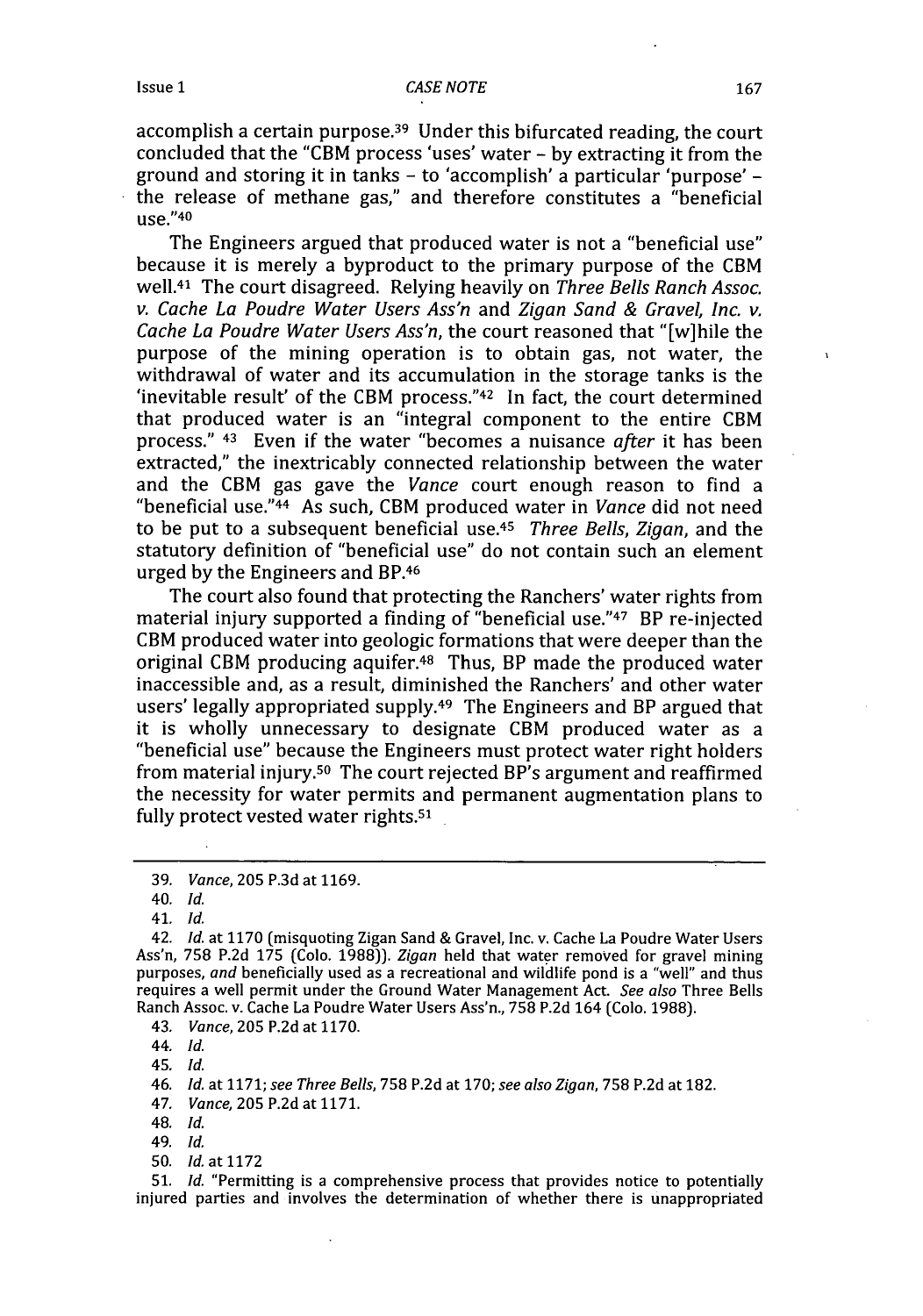#### *WATER LAWREVIEW*

# B. REGULATORY AUTHORITY OVER CBM **PRODUCED** WATER

The *Vance* court also addressed the argument that the Colorado Oil and Gas Conservation Commission had exclusive regulatory authority over CBM wells and the water produced as a result thereof.<sup>52</sup> The court found that there is no provision in the Oil and Gas Conservation Act that would "exempt oil and gas production from the **1969** Act or the Ground Water Act....<sup>"53</sup> Thus, although the production of oil and gas is subject to the extensive regulation of the **COGCC,** "it is also subject to the **1969** Act and Ground Water Act."<sup>54</sup>

# **V. DISCUSSION**

The *Vance* court concluded that: **(1)** water produced in conjunction with CBM mining is a "beneficial use;" and thus (2) CBM wells are subject to the Engineers' well permitting authority.<sup>55</sup> The first conclusion rests on a fundamental misconception of the statutory definition of a "beneficial use." Consequently, the second conclusion is wholly unnecessary. In reality, CBM produced water does not need to be construed as a "beneficial use" in order to fit Colorado's water administration system. Instead, the State Engineer can regulate CBM water pursuant to its authority to prevent injury.<sup>56</sup> Regardless of whether the *Vance* court's logic is sound, the implications of the decision are significant.

This section will first evaluate the definition of "beneficial use" and the supporting reasoning offered **by** the *Vance* court under the Ground Water Act and the **1969** Act. Following this comparison, the discussion will address the implications of the *Vance* court's definition of "beneficial use."

# **A. BENEFICIAL USE:** THE **GROUND** WATER **ACT**

Under the Ground Water Act, water users outside the boundaries of any designated ground water basin<sup>57</sup> must apply to the State Engineer for a well permit prior to the construction of any "well."<sup>58</sup> Pursuant to this Act, a "well" is "any structure or device used for the purpose or with the effect of obtaining ground water for beneficial use from an

**55.** *Id.*

water available for appropriation and whether an appropriation can be made without injury. (Citation omitted). The statutory design places the determination of the presence or absence of a water right with the water court, not the Engineers." *Id.*

<sup>&#</sup>x27;52. *Id.* (emphasis added).

**<sup>53.</sup>** *Id.* at **1173.**

<sup>54.</sup> *Id.*

**<sup>56.</sup> COLO.** REV. **STAT. § 37-92-502.**

**<sup>57.</sup>** There are eight designated ground water basins in Colorado: Kiowa-Bijou Basin, Southern High Plains Basin, Upper Black Squirrel Creek Basin, Lost Creek Basin, Camp Creek Basin, Upper Big Sandy Basin, Upper Crow Creek Basin, and Northern High Plains Basin. *See* Colorado Ground Water Commission, *available at* http://water.state.co.us/cgwc/DB-GWMgmtDist.htm (last visited Dec. **29, 2009).**

**<sup>58.</sup> COLO.** REV. **STAT. § 37-90-137(1).**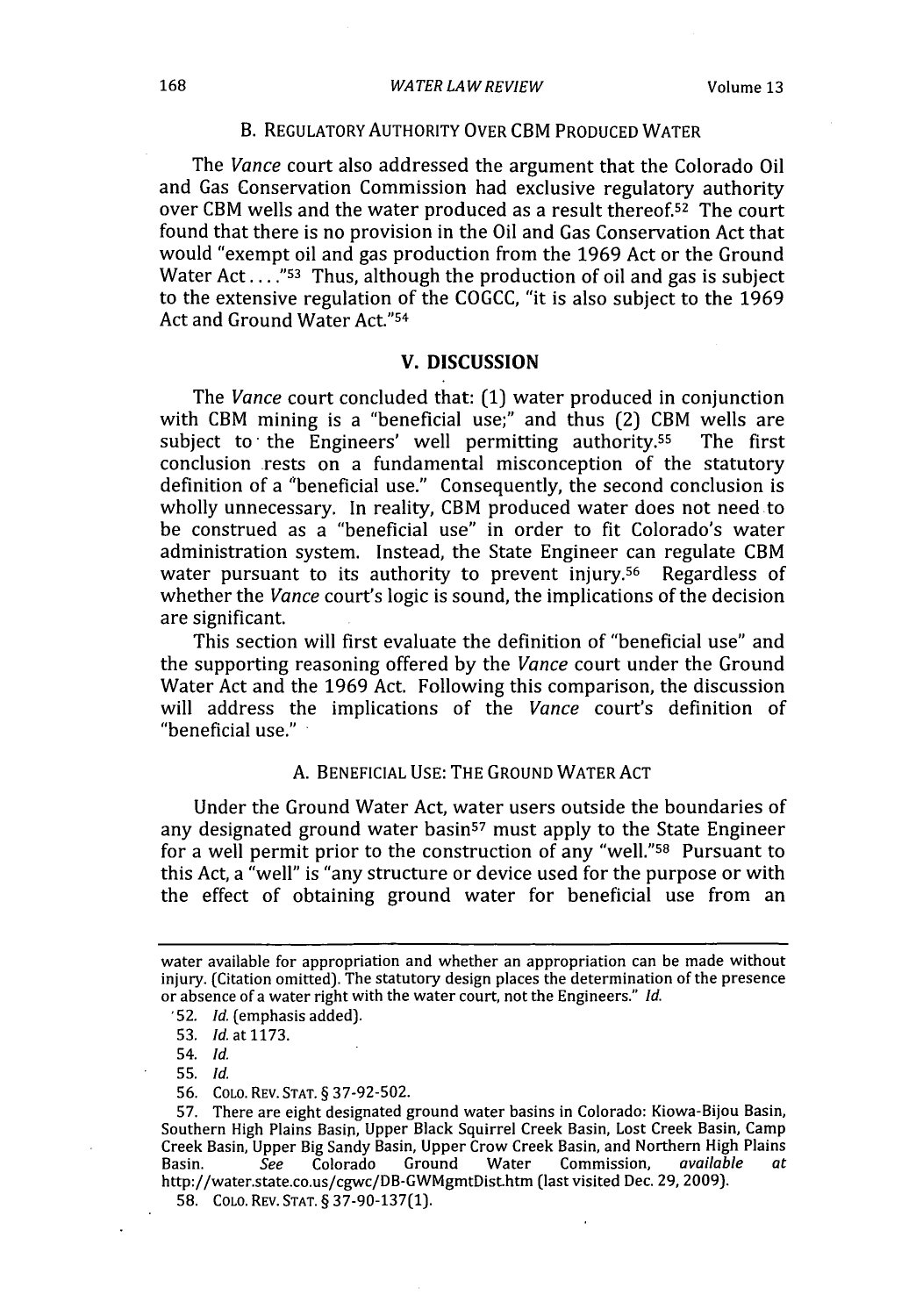aquifer."<sup>59</sup> Thus, if a CBM well constitutes a "well" for the purposes of the Ground Water Act, then the Engineers must regulate CBM produced water under its Article 90 permitting authority.<sup>60</sup> As a result, the central task is to identify the criteria that define a "well."

Determining what constitutes a "well" is a matter of statutory construction. A court should interpret the Ground Water Act to give each word the meaning that the General Assembly intended.<sup>61</sup> But more importantly, a court should interpret each word or provision as consistent with the next.62 These two rules reduce the definition of a "well" to four statutory elements: (1) any structure or device, (2) used for the purpose or with the effect of obtaining ground water, (3) for beneficial use, (4) from an aquifer. Each element should be harmonized as part of the whole.<sup>63</sup>

The *Vance* court found that CBM wells satisfied the definition of a "well" under the Ground Water Act, but read the second statutory element to trump the third.64 Necessarily, a CBM well is a structure or device that has the effect of obtaining ground water under the second element.65 It is not so clear that the water pumped out of the CBM well is "for a beneficial use" under the third. The *Vance* court found that because removing water was necessary in order to produce CBM gas, pumping water to the surface was a "beneficial use" even though the water was not actually used in the process.<sup>66</sup> Thus, obtaining or moving water under the second statutory element seems to automatically satisfy the third if a party moves the water to further some purpose even though it is not actually applied at any point. By collapsing these two elements, the *Vance* court turned "beneficial use" into "beneficial byproduct."

The *Vance* court never addressed this statutory argument.67 Instead, the court relied entirely on two previous Gravel Pit cases: *Zigan* and *Three Bells.68* Using *Zigan* and *Three Bells,* the Ranchers' argued that the removal of CBM water was analogous to water diverted during a gravel pit operation because water is essential to the production of both gravel and CBM gas.69 Indeed, the *Zigan* court stated and the *Vance* court restated that the interception of ground water is the "unavoidable

<sup>59.</sup> COLO. REV. STAT. § 37-90-103(21)(a).

<sup>60.</sup> *Id.*

<sup>61.</sup> Golden Animal Hosp. v. Horton, 897 P.2d 833, 836 (Colo.1995).

<sup>62.</sup> Welby Gardens v. Adams County Bd. of Equalization, 71 P.3d 992, 995 (Colo. 2003).

<sup>63.</sup> Frank M. Hall & Co. v. Newsom, 125 P.3d 444, 448 (Colo. 2005) ("[A] provision existing as part of a comprehensive statutory scheme must be understood, when possible, to harmonize the whole.").

<sup>64.</sup> *See* Vance v. Wolfe, 205 P.3d 1165, 1169-70 (Colo. 2009). The court never employed a statutory construction analysis but instead relied entirely on language provided by *Zigan* and *Three Bells* to conclude that CBM water is "for a beneficial use."

<sup>65.</sup> Darrin, supra note 22 at 283.

<sup>66.</sup> *Vance,* **205** P.3d at 1170.

<sup>67.</sup> *See id.* at 1169-71.

<sup>68.</sup> *Id.*

<sup>69.</sup> *Id.* at **1170**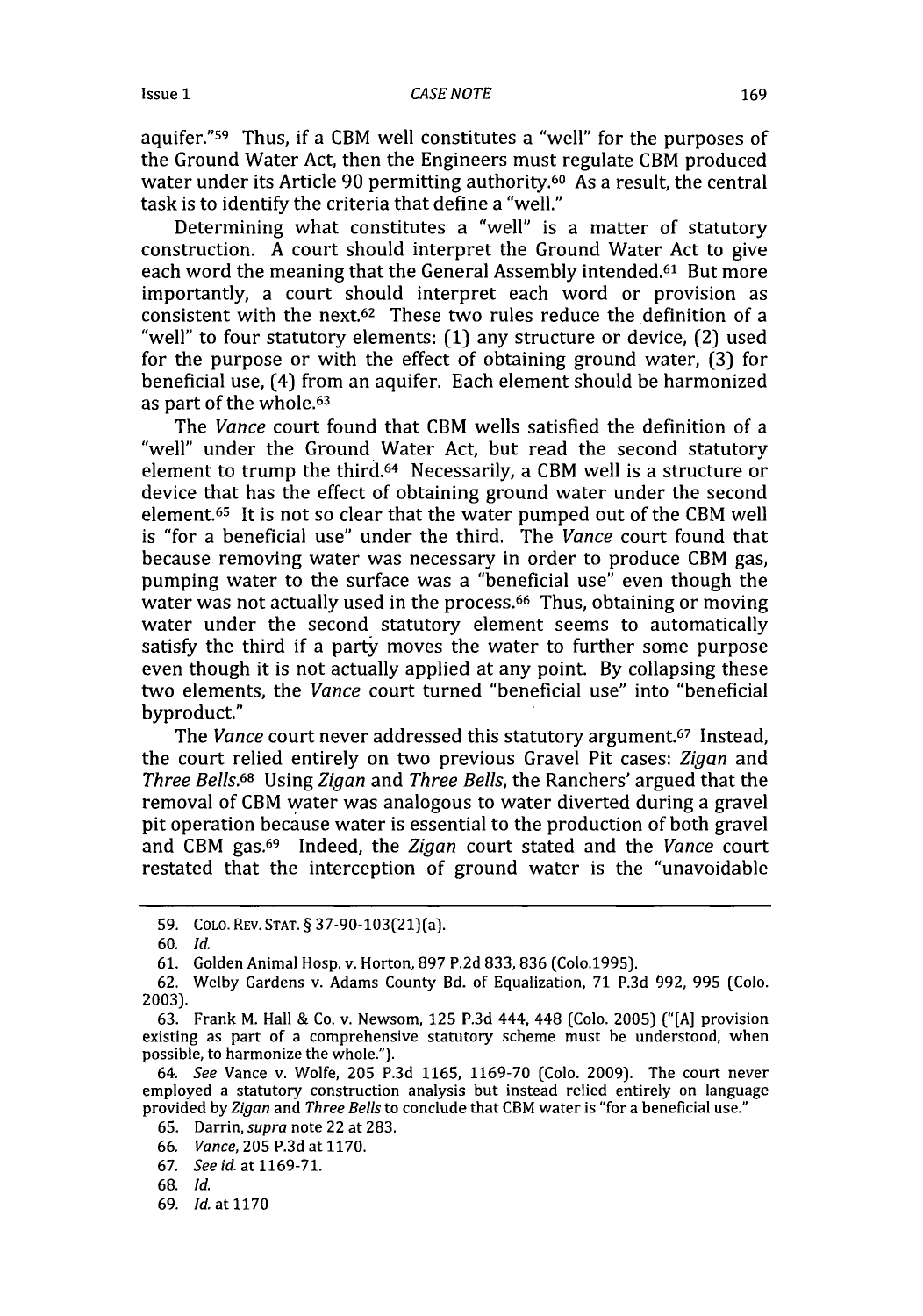result" of each activity.70 The *Vance* court, however, failed to acknowledge the *Zigan* court's subsequent clarification that "in order to classify the gravel pits as wells, we must also determine that the water is obtained 'for beneficial use."<sup>71</sup> Thus, the court in *Zigan* recognized that diverting water into gravel pits was simply not enough to constitute an appropriation under the Ground Water Act.72 Instead, water diverted into a gravel pit needed to be actually applied to a further beneficial use.<sup>73</sup> In *Zigan*, the operators turned the gravel pits into wildlife and recreational ponds.74 The operators in *Vance* made no such effort; thus, *Vance* and *Zigan* are markedly distinct.

Recognizing this discrepancy, the *Vance* court stated that neither the Gravel Pit cases nor the statutory definition of "beneficial use" "set the *requirement* that the beneficial use always be subsequent or collateral to the withdrawal and collection of water."75 It is indisputable that the court is correct as to the plain language of the statute and the holding of the Gravel Pit cases, but the fact remains the same: "[b]eneficial use refers not only to merely taking steps to obtain water, but to *actually using the water to accomplish the purpose for which it was appropriated."76* "Beneficial use" refers to the actual use of water, not merely the incidental production of water as a necessary incident to a water-related activity.<sup>77</sup>

Furthermore, the Ground Water Act itself distinguishes pumping ground water to facilitate mining, and pumping ground water for a separate "beneficial use."78 Specifically, in the "case of dewatering geologic formations by removing nontributary ground water to facilitate or permit mining of minerals," "[n]o well permit shall be required unless the nontributary ground water being removed will be beneficially used."79 In this provision, the introductory language speaks solely of dewatering geologic formations to facilitate mining.<sup>80</sup> Subsection (a) of the statute then introduces a "beneficial use" element to pumping water during the dewatering process.81 Thus, in a single provision, the Ground Water Act differentiates merely removing water from a mine from

81. *Id.*

<sup>70.</sup> Zigan Sand & Gravel, Inc. v. Cache La Poudre Water Users Ass'n, **758** P.2d 175, 181 (Colo. 1988); *Vance,* **205** P.3d at 1170.

**<sup>71.</sup>** *Zigan,* 758 P.2d at **181.**

<sup>72.</sup> *Id.; see also* Three Bells Ranch Assoc. v. Cache La Poudre Water Users Ass'n., 758 P.2d 164, 174 (Colo. 1988).

<sup>73. &</sup>quot;Far from holding that the diversion of water occurring as a by-product of gravel mining would be a beneficial use in itself, we discovered an intent to appropriate in the miners' proposals to put the diverted water to approved wildlife and recreational uses." *Vance,* **205** P.3d at 1174 (Coats, J., dissenting)

<sup>74.</sup> Zigan, **758** P.2d at 182.

**<sup>75.</sup>** Vance v. Wolfe, 205 P.3d **1165,** 1170-71 (Colo. 2009).

<sup>76.</sup> Danielson v. Milne, 765 P.2d 572, **575** (Colo. 1988) (emphasis added).

<sup>77.</sup> Santa Fe Trail Ranches Prop. Owners Ass'n v. Simpson, 990 P.2d 46, **53** (Colo. 1999).

<sup>78.</sup> COLO. REv. STAT. 37-90-137(7).

<sup>79.</sup> *Id.*

**<sup>80.</sup>** *Id.*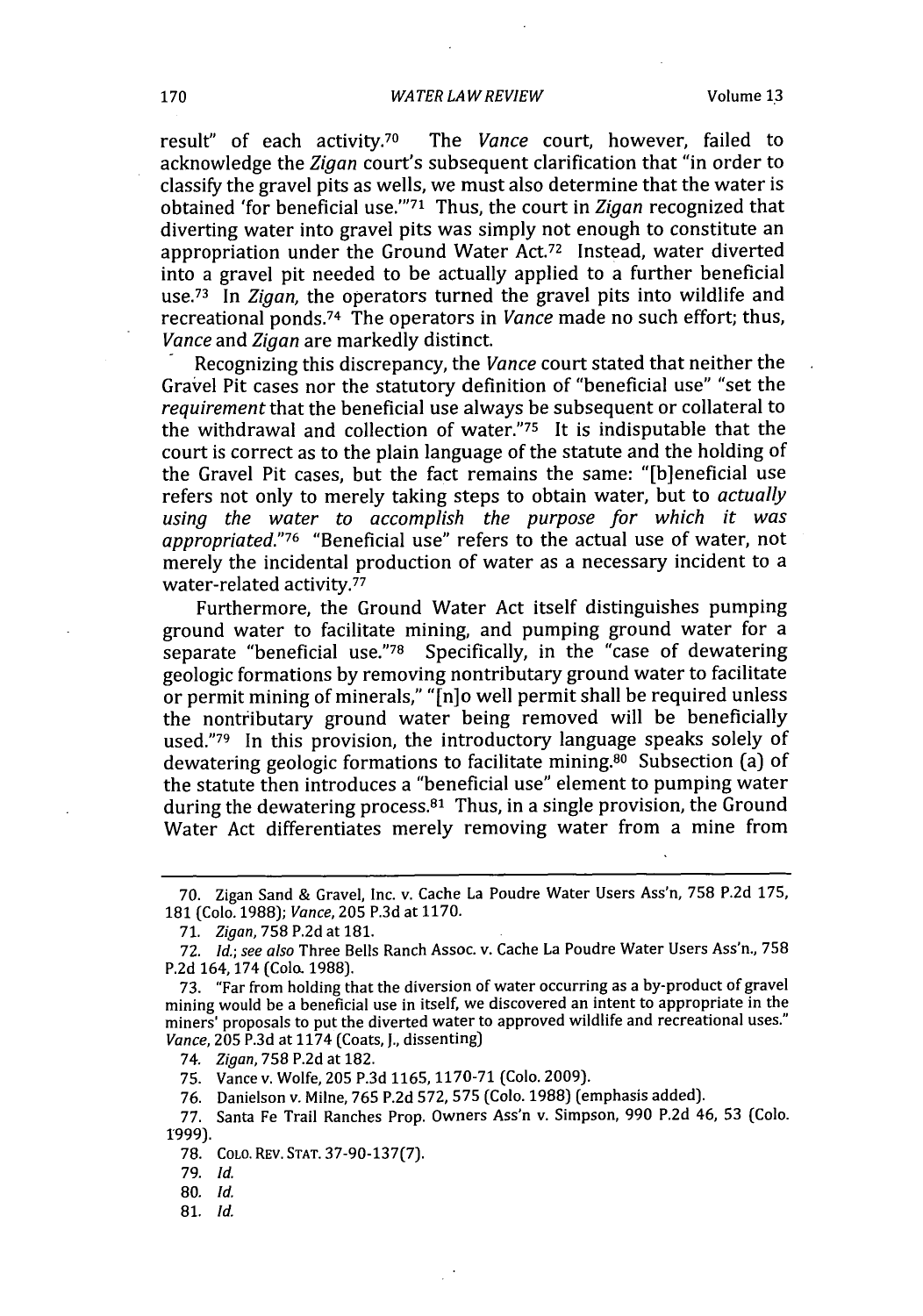Issue **1**

removing water from a mine that will also be beneficially used. If CBM produced water is a "beneficial use" as the *Vance* court concluded, why would the Ground Water Act only require a well permit for producing water during mining operations only if that water was put to a further beneficial use? The *Vance* decision may have rendered section 37-90- 137(7) of the Colorado Revised Statutes meaningless.

Several conclusions are apparent at this point. First, moving or "obtaining" water as a byproduct of a water-related activity is simply not enough to satisfy the statutory definition of a "well" under the Ground Water Act. Second, the *Vance* court never described how CBM water is actually applied. Rather, the *Vance* court only stated that the water is produced *with,* and is in fact a product of, CBM gas mining, precluding a CBM well from becoming a "well" under the Ground Water Act. Third, the *Vance* court's conclusion that CBM produced water is a "beneficial use" blatantly ignores the provision in the Ground Water Act that distinguishes between removing water from a mine and removing water from a mine that is put to a further beneficial use. Thus, CBM produced water is at least arguably not a "beneficial use" under the Ground Water Act and as a result, the State Engineer should not regulate CBM well's as ground water wells.

# B. BENEFICIAL USE: THE WATER RIGHT DETERMINATION AND ADMINISTRATION ACT OF 1969

Much like the conclusion reached under the Ground Water Act, moving or obtaining water as a byproduct of a water-related activity is not enough to constitute an appropriation under the 1969 Act. To acquire a water right under the 1969 Act, a water user must "[apply] a specified portion of the water.., to a beneficial use pursuant to the procedures prescribed by law." $82$  Actual application of water to a "beneficial use" is the central'element of an appropriation.83 Thus, a diversion by itself without an "actual beneficial use" will not constitute an appropriation. <sup>84</sup>

The 1969 Act defines a "beneficial use" as "the use of that amount of water that is reasonable and appropriate under reasonably efficient practices to accomplish without waste the purpose for which the appropriation is lawfully made."85 Broken into its elements, the definition requires: (1) a use, (2) of a reasonable amount of water, (3) to accomplish the purpose for which the appropriation was made, (4) without waste. This definition seems to put "no limit on the range of possible uses" 86 because the circular nature of the definition places

<sup>82.</sup> COLO. REV. STAT. § 37-92-103(3)(a).

<sup>83.</sup> Archuleta v. Gomez, 200 P.3d 333, 342 (Colo. 2009).

<sup>84.</sup> Pagosa Area Water and Sanitation Dist. v. Trout Unlimited, 170 P.3d 307, 314 (Colo. 2007).

<sup>85.</sup> COLo. REv. STAT. § 37-92-103 (4).

<sup>86.</sup> CORBRIDGE, supra note 6, at 44.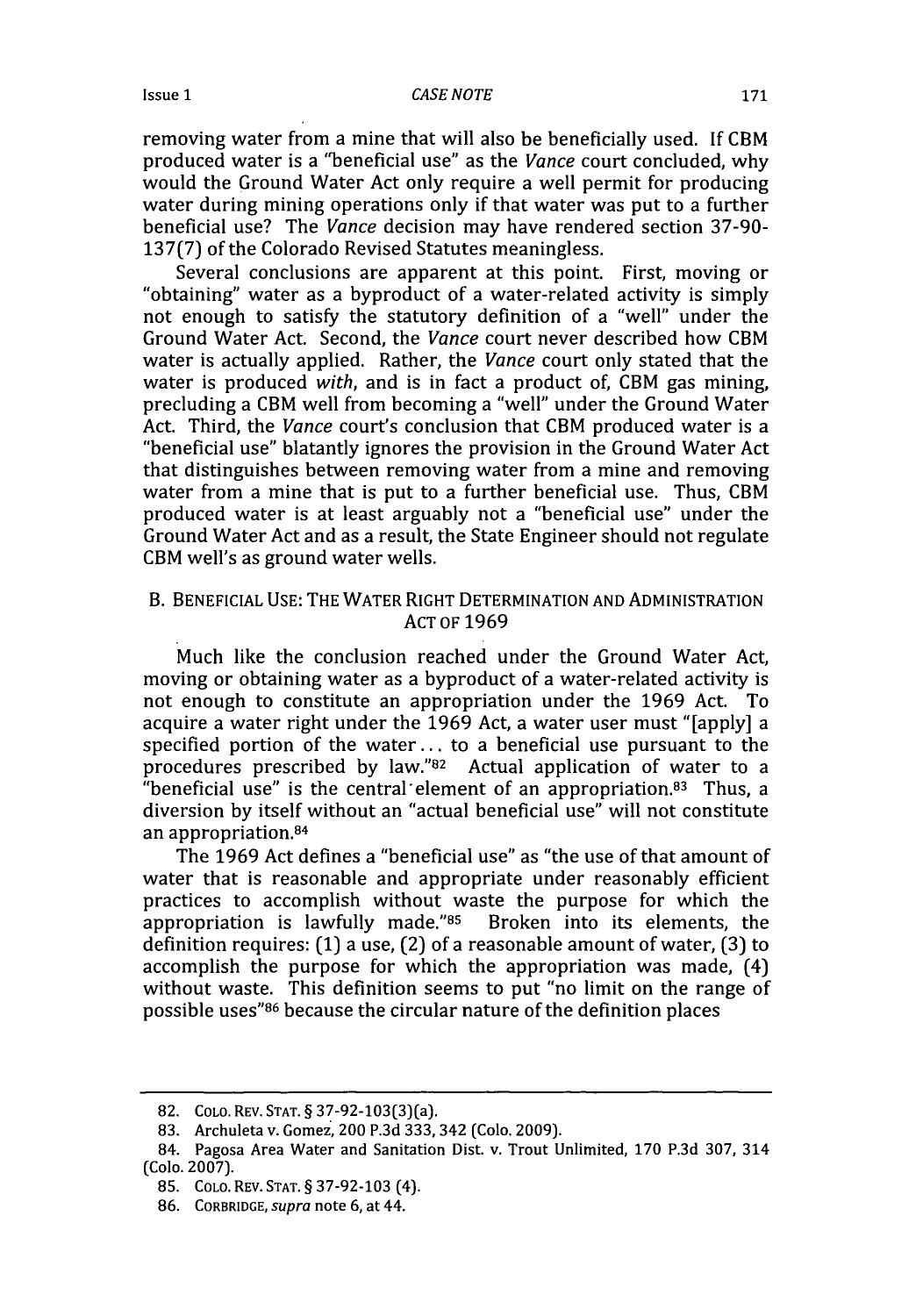particular emphasis on the purpose of the appropriation. 87 As a result, new water uses are encouraged so long as the use accomplishes the purpose or reason for the appropriation.

The *Vance* court concluded that the "CBM process 'uses' water - **by** extracting it from the ground and storing it in tanks - to 'accomplish' a particular 'purpose' - the release of methane gas," and, therefore, is a beneficial use.88 However, this broad interpretation ignores an implicit requirement of the statute as made clear **by** Colorado Supreme Court precedent: "beneficial use" requires *actual application.89* Irrigation, stock watering, dust abatement, recreational water features, municipal consumption, snow making, storage releases for boating and fishing, power generation, fire protection, and wildlife preservation<sup>90</sup> are all distinguishable from CBM development in one significant respect: water is actually *applied* to accomplish each use. Thus, "extracting [water] from the ground and storing it in tanks - to 'accomplish' a particular 'purpose' - the release of methane gas" cannot be a "beneficial use" because the water is never actually applied.91 As mentioned above, CBM producers merely remove water from the ground.

The *Vance* court cited *Pueblo West Metropolitan District v. Southeastern Colorado Water Conservancy District* for the proposition that Colorado law does not require the molecule-for-molecule application of water to a beneficial use.<sup>92</sup> Pueblo West held that the "capture and storage of flood water is a beneficial use."93 Here, the *Vance* court tried to argue that because the capture and storage of floodwater furthered a coinciding purpose without an actual application, the definition of "beneficial use" does not require a "subsequent" or "collateral" use.<sup>94</sup> This response, however, completely misses the point, and more importantly, misapplies *Pueblo West.*

First, it does not matter when the water is put to a "beneficial use," it matters that the water be actually applied to accomplish a particular purpose.95 Admittedly, a "beneficial use" does not need to bear a certain temporal relationship to the application.<sup>96</sup> However, the water must still be applied. Secondly, the Colorado Supreme Court in *Pueblo West*

90. Gregory **J.** Hobbs, *Colorado Water Law: An Historical Overview,* **1** U. DENV. WATER L. REV. **1,** 9 (1997).

92. *Id.* at **1171** (citing Pueblo West Metropolitan District v. Southeastern Colorado Water Conservancy District, 689 P.2d 594, 603 (Colo.1984)).

**95.** Archuleta v. Gomez, 200 P.3d 333, 342 (Colo. 2009).

96. *Vance,* **205** P.2d at 1171.

<sup>87.</sup> *See* High Plains A&M, LLC v. Southeastern Water Conservancy Dist., 120 P.3d 710, 718 (Colo. 2005).

<sup>88.</sup> Vance v. Wolfe, 205 P.3d 1165, 1170.

<sup>89.</sup> *High Plains,* 120 P.3d at 717 (citing Farmers' High Line Canal & Reservoir Co. v. Southworth, 21 P. 1028, 1029 (Colo. 1889) ("[t]o make [a diversion of water into a constitutional appropriation] it must be ... actually applied to the land"); Thomas v. Guiraud, 6 Colo. 530, 533 (1883)("The true test of appropriation of water is the successful application thereof to the beneficial use designed.")).

**<sup>91.</sup>** *Vance,* 205 P.2d at 1170.

<sup>93.</sup> *Id.*

<sup>94.</sup> *Id.*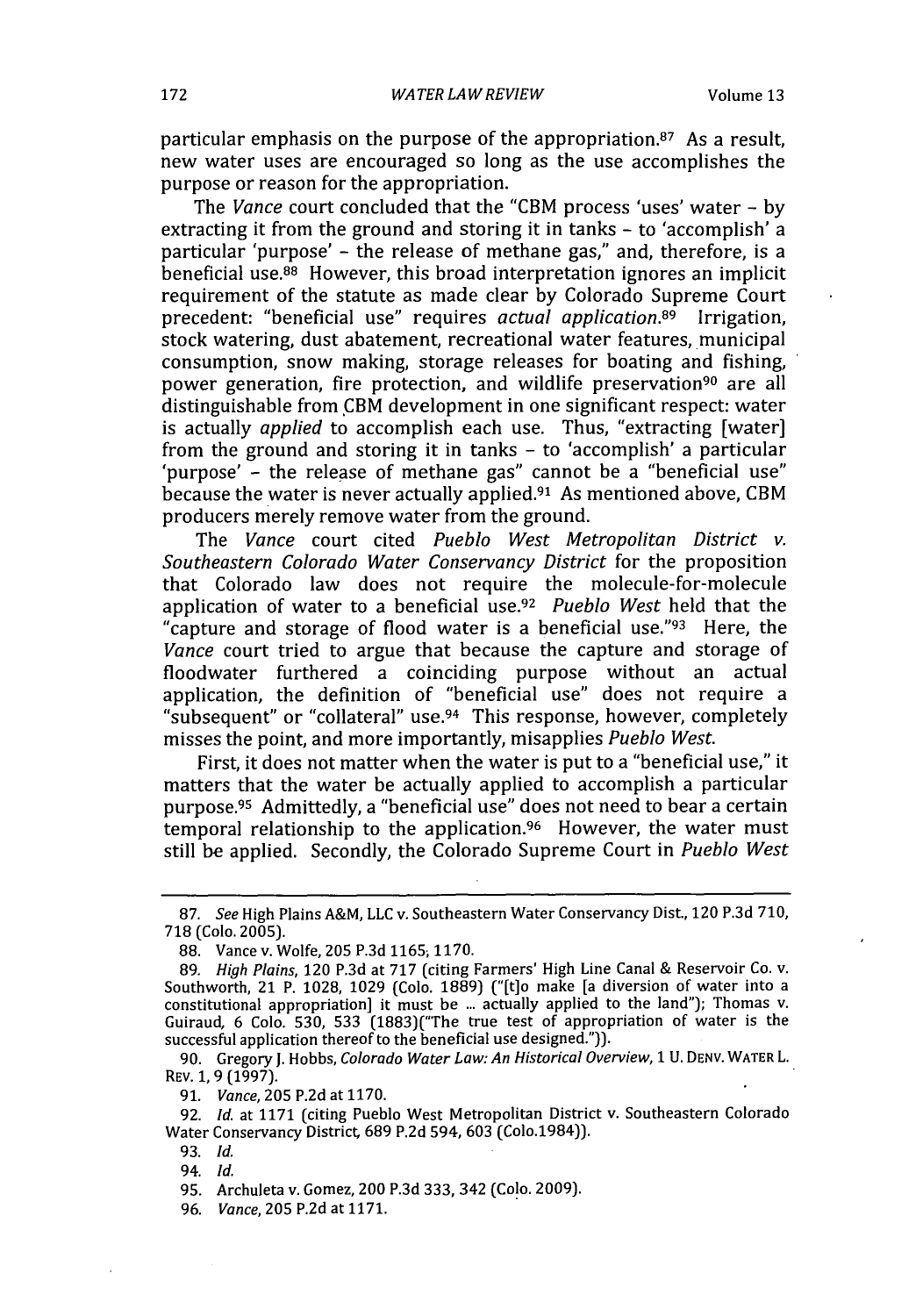stated that the "capture and storage of flood waters *may be* a 'beneficial use' underlying an appropriation of water."97 But, *Pueblo West* "dealt with the limited situation of relocation and storage for a public purpose. implicitly approved by the General Assembly in its provision for the creation of conservancy districts, having both the right and duty to acquire and hold water rights as necessary to prevent flooding."98 Thus, the General Assembly treated flood prevention similar to instream flow rights, designating it as a "beneficial use" specifically reserved to conservancy districts.99 Since *Pueblo West* is inapplicable to private water users and did not address the statutory definition of "beneficial use," the *Vance* court should not have used the case to support its holding that CBM developed water is a "beneficial use."

The conclusion under the 1969 Act is almost identical to that reached according to the Ground Water Act: a "beneficial byproduct" is not a "beneficial use" because the water must actually be applied to form a water right under Colorado law. Additionally, the Colorado Supreme Court has not decided any case that would refute the fundamental requirement that water be actually applied in order to constitute a beneficial use.

# C. IMPLICATIONS: COLORADO WATER LAW POST-VANCE

The significance of the *Vance* decision cannot be understated. Certainly, one important implication is the development of the Engineers' new role as administrators of CBM wells.100 However, depending how *Vance* is interpreted, the Engineers may also be required to regulate traditional oil and gas wells and any other activity that requires the removal of water for a related purpose under the Ground Water Act and the 1969 Act. 101 The *Vance* decision may also have other incidental effects. Specifically, CBM producers may relocate to other states that do not require well permits for CBM wells, which could detrimentally affect Colorado's energy market. To fully understand the implications of the *Vance* decision, it is necessary to understand *Vance's* practical requirements for CBM producers and, correspondingly, the State Engineer.

A water user must obtain a well permit from the State Engineer in

*<sup>97.</sup> Pueblo West,* 689 P.2d at **603** (emphasis added).

<sup>98. &</sup>quot;Similarly, Whether the General Assembly chooses to authorize the displacement of waters of the state for the production of methane gas, and if so, in what manner it chooses to best regulate that process, I consider to be matters entirely within its purview. I do not believe, however, it has yet done so." *Vance,* 205 P.2d at 1174 (Coats **J.,** dissenting).

**<sup>99.</sup> COLO.** REV. **STAT.** §§ **37-2-101,** 37-3-103(1)(h).

<sup>100.</sup> *Vance,* 205 P.2d at 1173.

<sup>101.</sup> Interview with John Cyran, First Assistant Attorney General, Colorado Office of the Attorney General, in Denver (Sept. 21, 2009); *see also Vance,* 205 P.2d at 1174 (Coats **J.,** dissenting).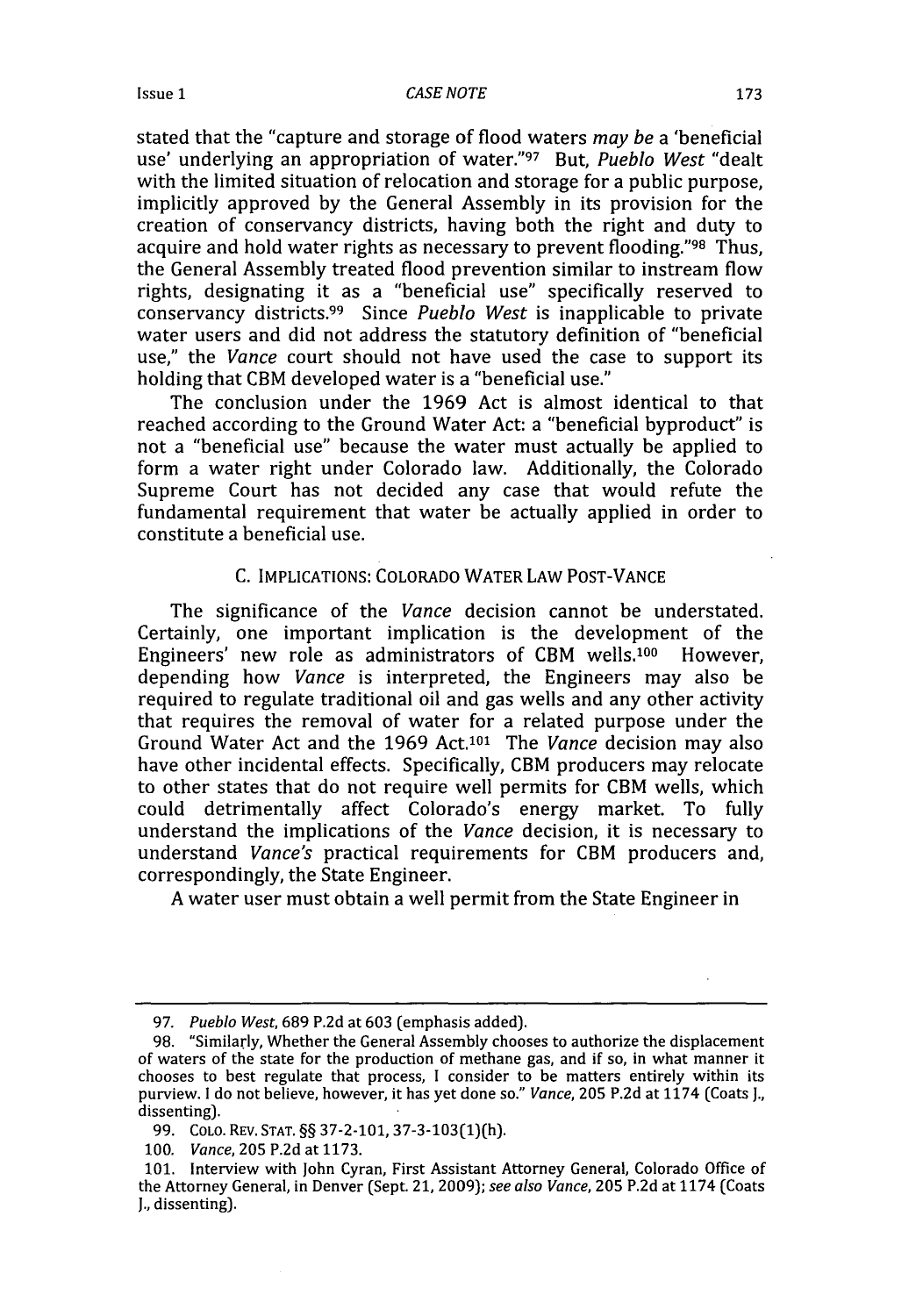order to pump both tributary and nontributary ground water.102 If a well withdraws tributary water, the applicant must also acquire a substitute water supply plan and, eventually, an augmentation plan.<sup>103</sup> **If** a well withdraws nontributary water, the applicant does not need to provide an augmentation plan or substitute water supply plan unless the Engineers determine that injury will result.104 Finally, pumping. nontributary ground water from a geologic formation to facilitate a mining operation does not require a permit unless that water is also beneficially used.105

Before issuing a permit in any of the circumstances above, the State Engineer must make four findings: "(1) there [must be] unappropriated water available, (2) the vested water rights of others [cannot] be materially injured, (3) hydrological and geological facts [must] substantiate the proposed well, and (4) the proposed well [must] be located over 600 feet from any other existing wells."<sup>106</sup> Furthermore, the State Engineer must "take into account all vested water rights of which he has notice, whether or not adjudicated, in determining the impact of a proposed non-exempt well."<sup>107</sup> If the definition of "beneficial use" applied in the *Vance* decision is applied beyond CBM wells to conventional oil and gas wells, these well permitting criteria may apply to all of the nearly 34,000 oil and gas wells in Colorado.

Certain ironies about conventional oil and gas development make this conclusion even more frustrating. First, the amount of water produced as result of a CBM operation is much greater than that of a conventional oil and gas operation.108 Second, the quality of the water produced as a result of conventional oil and gas production is generally lower due to its high concentrations of sodium, benzene, carbonates, phosphates, borates, sulfates, magnesium, potassium, iron, fluorine and organic chemicals.<sup>109</sup> Thus, not only may the State Engineer have to evaluate each oil and gas well according to the four requirements set out above, but he or she may be required to do so when the water being

<sup>102.</sup> COLO. REV. STAT. § 37-90-103(21)(a); § 37-90-137(1); Water in Colorado is presumed to be tributary absent clear and convincing evidence to the contrary. Safranek v. Limon, 228 P.2d 975, 977 (Colo. 1951).

**<sup>103.</sup>** COLO. REV. **STAT.** § 37-92-308(11); Simpson v. Bijou Irrigation Co., 69 P.3d **50, 57** n. *7* (Colo. 2003).

<sup>104.</sup> COLO. REV. **STAT.** § 37-90-137 (9)(c)(1).

<sup>105.</sup> COLO. REV. STAT. § 37-90-137 (7). Despite the logical inconsistency discussed in section B above, CBM producers do not need to obtain a well permit for nontributary water unless the water produced as a result of the CBM operation is also subsequently or collaterally put to a beneficial use.

<sup>106.</sup> Buffalo Park Development Co v. Mountain Mutual Reservoir Co., **195** P.3d 674, 686 (Colo. 2008).

<sup>107.</sup> Concerning Application for Water Rights of Turkey Canon Ranch Ltd. Liability Co., 937 P.2d 739, **752** (Colo. 1997).

<sup>108.</sup> **UNITED STATES GEOLOGICAL SURVEY, WATER PRODUCED** WITH **COAL-BED METHANE** 1 (Nov. 2000), http://pubs.usgs.gov/fs/fs-0156-00/fs-0156-00.pdf,

<sup>109.</sup> Oil and Gas Accountability Project, Oil and Gas at Your Door: **A** Landowners Guide to Oil and Gas Development, 1-58 (July 2005), *available at* http://www.earthworksaction.org/LOguidechapters.cfm (follow "download the entire book" hyperlink) (last visited Dec. 29, 2009).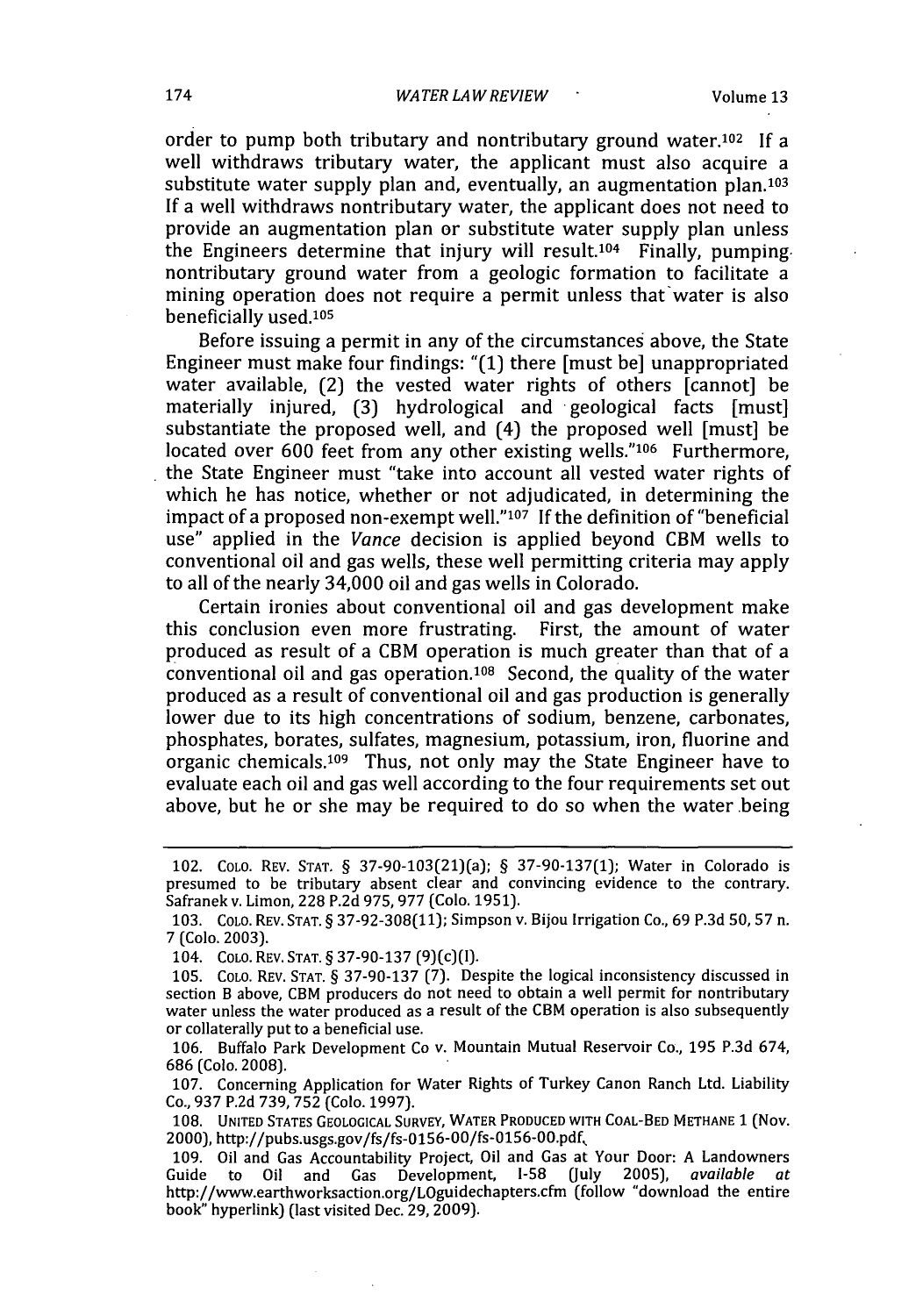produced is substantially dissimilar in quantity and quality than that considered by the *Vance* court.110

The Colorado General Assembly recognized these implications and tried to soften the impact of the *Vance* decision by passing House Bill 09- 1303 ("HB 1303"). $111$  HB 1303 has three primary elements. First, it gives CBM producers a grace period to comply with the well permitting and application process. 112 Second, the State Engineer must permit CBM wells that withdraw tributary water by April 1, 2010, and those CBM wells must have a valid augmentation plan by 2013, if necessary. $113$ Finally, and most importantly, HB 1303 gives the State Engineer rulemaking authority to "draw lines in the sand" outlining tributary areas and nontributary areas to assist CBM producers in applying for a well permit.<sup>114</sup> The third element gives the State Engineer the authority to designate areas of the state, and the wells within those areas, as tributary or nontributary for purposes of permitting CBM and oil and gas wells, thereby preventing a well-by-well analysis.<sup>115</sup>

The effect of RB 1303 is simple. **If** a CBM well falls within a tributary area as designated by the State Engineer, then the CBM producer must obtain a permit, and if the well is in an over-appropriated basin, then the producer must obtain a substitute water supply plan or an augmentation plan.<sup>116</sup> If a CBM well falls within a nontributary area, the  $CBM$  producer must obtain a well permit, $117$  but does not need a substitute water supply plan or augmentation plan because nontributary water is administered outside of the prior appropriation system.<sup>118</sup> Nonetheless, the State Engineer will still face a massive influx of well permits and substitute water supply plan applications for tributary CBM wells.119 Similarly, despite HB 1303's line-drawing effect, the State Engineer will still have to confirm thousands of CBM wells as tributary or nontributary wells. 120 Because of the *Vance* decision and HB 1303, the Engineers' role has expanded both conceptually and practically.

118. COLO. REV. STAT. § 37-92-305(11) ("Nontributary ground water shall not be administered in accordance with priority of appropriation.")

<sup>110.</sup> Telephone Interview with Dick Wolfe, State Engineer, Colorado Department of Water Resources, (Oct. 6, 2009).

**<sup>111.</sup>** H.B. 09-1303, 67th Gen. Ass., 1st Reg. Sess. (Colo. 2009).

<sup>112.</sup> See *id.*

**<sup>113.</sup>** *Id.*

<sup>114.</sup> *Id.;* Interview with John Cyran, First Assistant Attorney General, Colorado Office of the Attorney General, in Denver (Sept. 7, 2009).

**<sup>115.</sup>** *Id.*

**<sup>116.</sup>** COLO. REV. **STAT.** § 37-92-308(11); Simpson v. Bijou Irrigation Co., 69 P.3d 50, **60- 61** (Colo. 2003).

<sup>117.</sup> See, e.g. COLO. REV. **STAT.** § 37-90-103(21)(a); § 37-90-137(1); § 37-90-137(4). CBM produced water is a beneficial use which is why § 37-90-137(7) does not preclude a permit from the State Engineer.

<sup>119.</sup> Interview with John Cyran, First Assistant Attorney General, Colorado Office of the Attorney General, in Denver (Sept. 7, 2009).

<sup>120.</sup> DIvIsIoN **OF WATER RESOURCES, OFFICE OF THE STATE ENGINEER,** 2 CCR 402-17, PROPOSED **STATEMENT** OF BASIS, PURPOSE, AND SPECIFIC AUTHORITY: PRODUCED NONTRIBUTARY GROUND WATER RULES, (AUG. 31,2009).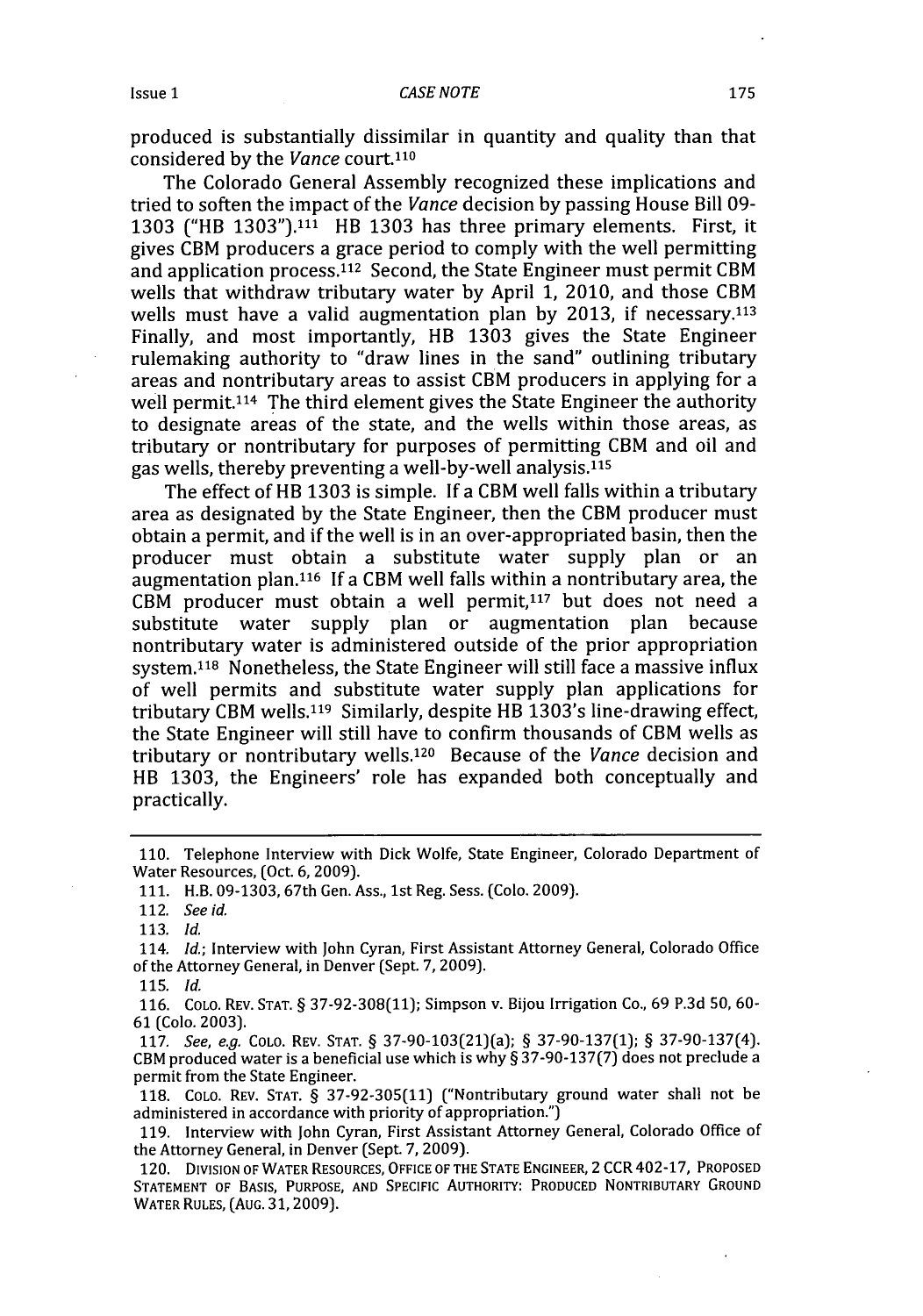Less obvious implications further compound the State Engineers'<br>new responsibilities. For example, uranium<sup>121</sup> and oil shale<sup>122</sup> For example, uranium<sup>121</sup> and oil shale<sup>122</sup> operations both utilize ground water and may need to acquire well permits and substitute water supply plans or augmentation plans in order to comply with *Vance* and HB 1303. Perhaps even more strikingly, under the court's reasoning in *Vance,* the common household sump-pump may require a well permit from the State Engineer because moving water to accomplish a beneficial purpose (i.e., watering lawns, dewatering a flooded basement, etc.) may create a "well" under the *Vance* court's reasoning.

The implications of the *Vance* decision extend beyond the duties of the State Engineer. Specifically, CBM producers now have good reason to look to other jurisdictions to produce CBM gas.<sup>123</sup> By unnecessarily requiring CBM producers to acquire a well permit from the State Engineer when the State Engineer already has the authority to regulate those CBM producers pursuant to its curtailment authority, the *Vance* court has intensified the regulatory framework, and therefore, increased the transaction costs of producing CBM within Colorado.<sup>124</sup> Indeed, the San Juan Basin considered in the *Vance* decision, which is the most productive CBM basin in North America, stretches across the Colorado-New Mexico state line.125 New Mexico does not consider CBM produced water to be a beneficial use of water and, as such, does not require a well permit.126 As a result, BP America, Pioneer Natural Resources Co., MarkWest Hydrocarbon Inc. and other CBM producers need only move CBM production to New Mexico to produce the same CBM gas without having to apply for well permits, augmentation plans, and substitute water supply plans now necessary in Colorado.

# VI. **CONCLUSION**

The *Vance* decision unmistakably changed the landscape of Colorado<br>
er administration both legally and practically. By defining water administration both legally and practically. "beneficial use" without an "actual application" element, the *Vance* court has implicitly adopted a "beneficial byproduct" rule that drastically expands the duties of the State Engineer. Such a definition may also affect the energy market in Colorado and perhaps even the Colorado

<sup>121.</sup> United States Geologic Survey, Uranium Sources and Environmental issues, *available at* http://energy.cr.usgs.gov/other/uranium/more.html(last visited Dec. 29, 2009).

<sup>122.</sup> LAWRENCE **J.** MACDONNELL, WESTERN RESOURCE **ADVOCATES,** WATER **ON** THE ROCKS: OIL SHALE WATER RIGHTS IN COLORADO (2009), http://www.westernresourceadvocates.org/land/wotrreport/wotrreport.pdf.

<sup>123.</sup> Samuel S. Bacon, *Why Waste Water? A Bifurcated Proposal For Managing, Utilizing, and Profiting From Coalbed Methane Discharged Water,* 80 U.COLo.L.REV. **571, 587** (2009) (noting that additional restrictions increase transaction costs and thus prevent the formation of an efficient market).

<sup>124.</sup> *Id.*

<sup>125.</sup> PAPADOPULUS, *supra* note 25 at ES-1

<sup>126.</sup> N.M. STAT. § **70-2-12.1** (2006); *see also* Rebecca Watson & Holly Ffanz, *Produced Water Rights and Water Quality* **-** *'A Meeting of the Waters,'* **52** ROCKY MT. MINERAL L. **INST.** 12-1, 12-24 (2006) (concluding the same).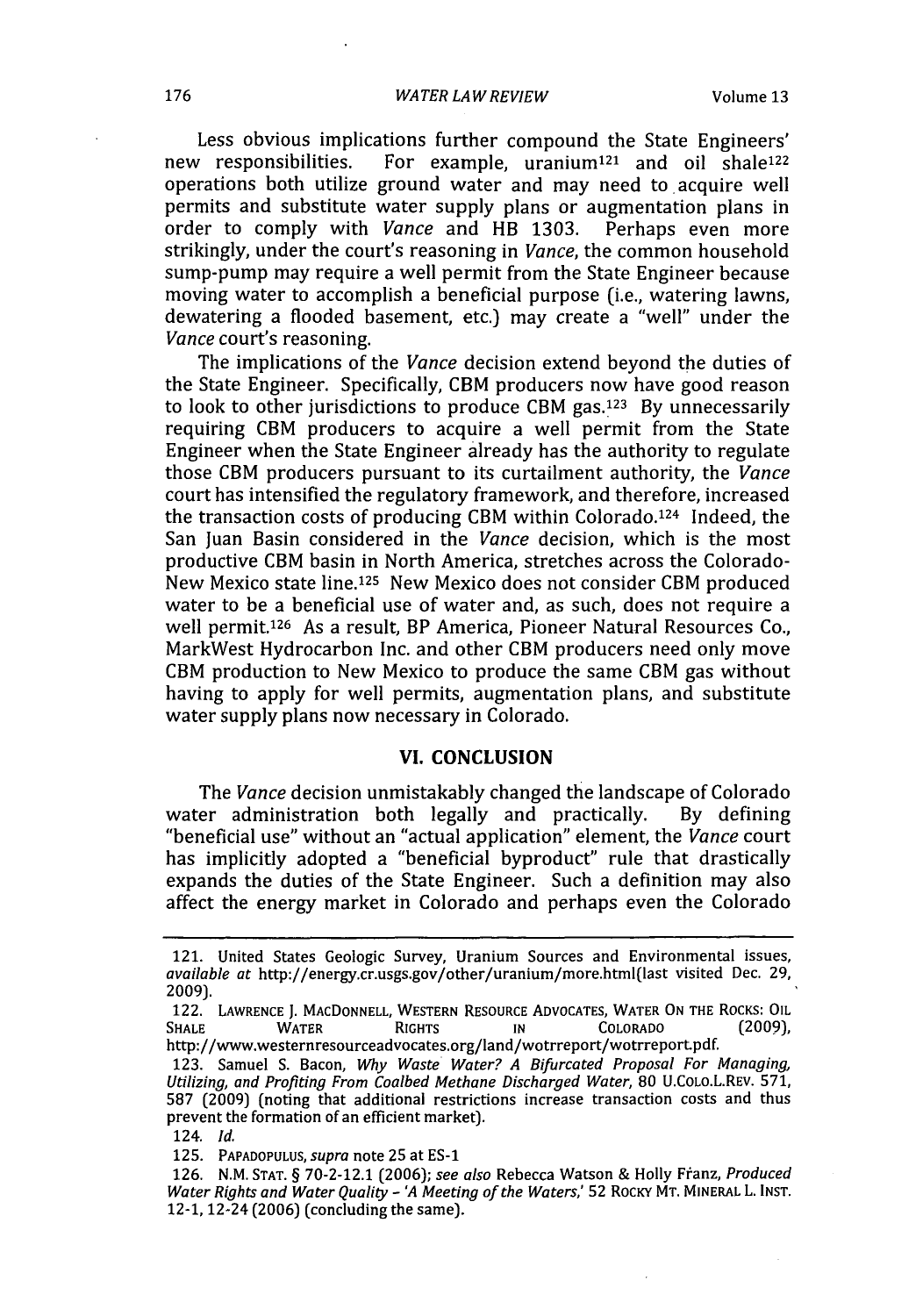Supreme Court's own docket. Regardless of the reasoning behind the *Vance* decision, it is clear that the drama of maximum utilization is only beginning to unfold.<sup>127</sup>

*Cody Doig*

<sup>127.</sup> Fellhauer v. People, 447 P.2d 986, 994 (Colo. 1968) ("As administration of water approaches its second century the curtain is opening upon the new drama of maximum *utilization* and how constitutionally that doctrine can be integrated into the law of *vested* rights.").